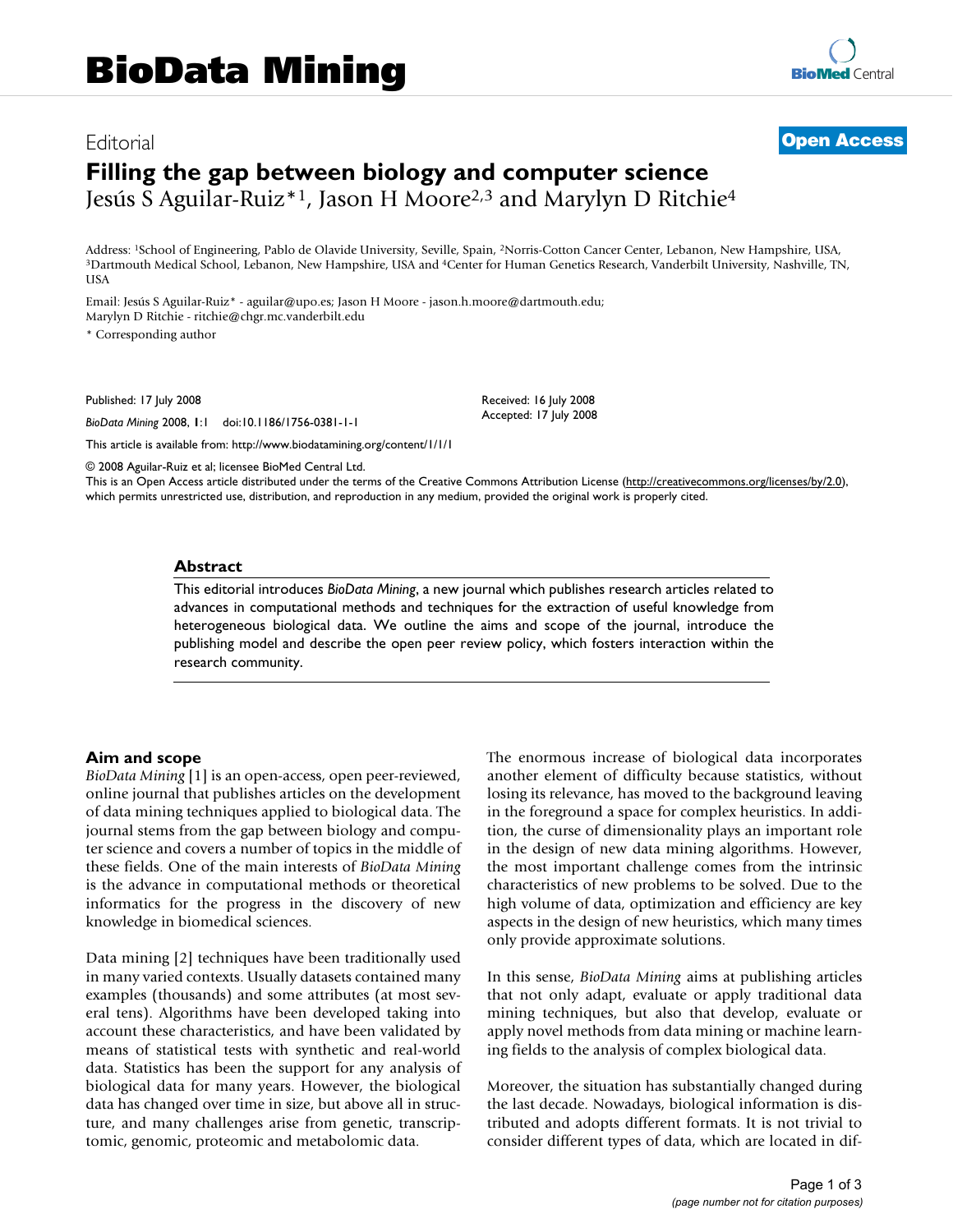ferent databases and present various levels of structure or heterogeneity. In some cases the effort is focused on facilitating the management of biological information, dealing with semantic aspects of the information through the Internet.

In order to promote the advance in science many research groups are making their software development projects publicly available, as open-source software, which encourages researchers to develop extensions of verified software applications, like interfaces, packages or specific services.

*BioData Mining* aims at publishing articles that design, develop and integrate databases, software and web services for the storage, management and retrieval of complex biological data, with emphasis on open-source software for the application of data mining to the analysis such type of information.

The role of biologists, geneticists, physicians, etc. is critical in the correct interpretation of results obtained by data mining algorithms. In many cases, data needs to be preprocessed for extracting useful knowledge and, in some cases, algorithms produce models that must be post-processed to get an insight of the knowledge that information hides. At the end, experimental validation is crucial to show the research community the quality of the approaches. In this field, statistics offers robust tools that can be applied directly, although new developments are also needed to deal with biological data.

*BioData Mining* aims at publishing articles that present new methods for pre-processing, post-processing and validation of data mining algorithms for the analysis of genetic, transcriptomic, genomic, proteomic, and metabolomic data.

In the expectation of filling the gap between biology and computer science, we believe that BioData Mining will contribute to the development of theoretical and practical aspects of new methodologies driven by biological data.

## **Open access and open peer review publishing model**

The time interval between the date an article is written and the date an article is read should be as short as possible. Long intervals are mainly due to slow reviewing process and limited access to articles. *BioData Mining* will put much effort into reducing the reviewing process to several weeks, and will avoid the other aspect due to the open access nature of the journal, i.e., articles will be fully accessible online to any reader immediately upon publication. In order to make the peer review process transparent *Bio-Data Mining* has adopted an open-review policy. Reviewers' names are included on the peer review reports and are made publically available upon acceptance of an article. We believe that this will foster constructive reviews, and therefore enrich the criticism. This policy will contribute greatly in driving young researchers to improve the quality of their articles.

During the last years, many journals have adopted the open-access policy. Nowadays the success is unquestionable. We expect that the open peer review policy will follow a similar path in the near future, and some experiences show enthusiasm for the concept, such as PLoS ONE[3], that strongly urge reviewers to relinquish the anonymity to promote open decision-making.

Finally, to facilitate the search for topics or related research in articles published in *BioData Mining*, the readers will find all the articles archived in PubMed Central [4].

## **Editorial Board**

The journal is run by two Editors-in-Chief, who subscribe this editorial. Marylyn D. Ritchie acts as Managing Editor. The members of the Editorial Board cover a wide range of research fields related to Biology and Computer Science. To mention some expertise, it ranges from Biomedical Informatics (M. Ramoni [5], F. Azuaje [6]) to Structural Bioinformatics (R. Casadio [7], D. Jones [8], J. M. Carazo [9]), from Soft Computing (O. Cordon [10], I. Zwir [11]) to Clinical Research (M. Eppstein [12]), from Machine Learning (E. Marchiori [13], K. Cios [14]) to Evolutionary Computation (P. Larrañaga [15]), from Cancer Research (S. Volinia [16]) to Data Mining (J. Aguilar-Ruiz [17], D. Simovici [18], D. Gamberger [19], H. Toivonen [20]), from Biostatistics (J. Rahnenfuhrer [21]) to High–performance Technologies (R. Schneider [22]), from Immunology (B.A. McKinney [23]) to Computational Genetics (J.H Moore [24], M.D. Ritchie [25]), from Database Integration (M. Kanehisa [26]) to Functional Genomics (S. Kasif [27]), from Software Technologies (A. Omicini [28]) to Stem Cells (B. Soria [29]).

### **References**

- 1. **BioData mining** [<http://www.biodatamining.org>]
- 2. Hand DJ, Mannila H, Smyth P: *Principles of Data Mining* The MIT Press; 2001.
- 3. **PLoS ONE** [\[http://www.plosone.org\]](http://www.plosone.org)<br>4. **PubMed Central** [http://www.pubme
- 4. **PubMed Central** [<http://www.pubmedcentral.nih.gov>]<br>5. Schachter A. Ramoni M: **Clinical forecasting in drug**
- Schachter A, Ramoni M: [Clinical forecasting in drug develop](http://www.ncbi.nlm.nih.gov/entrez/query.fcgi?cmd=Retrieve&db=PubMed&dopt=Abstract&list_uids=17342862)**[ment.](http://www.ncbi.nlm.nih.gov/entrez/query.fcgi?cmd=Retrieve&db=PubMed&dopt=Abstract&list_uids=17342862)** *Nat Rev Drug Disc* 2007, **6:**107-108.
- 6. Wang H, Zheng H, Simpson D, Azuaje F: **[Machine learning](http://www.ncbi.nlm.nih.gov/entrez/query.fcgi?cmd=Retrieve&db=PubMed&dopt=Abstract&list_uids=16524483) [approaches to supporting the identification of photorecep](http://www.ncbi.nlm.nih.gov/entrez/query.fcgi?cmd=Retrieve&db=PubMed&dopt=Abstract&list_uids=16524483)[tor-enriched genes based on expression data.](http://www.ncbi.nlm.nih.gov/entrez/query.fcgi?cmd=Retrieve&db=PubMed&dopt=Abstract&list_uids=16524483)** *BMC Bioinformatics* 2006, **7:**116.
- 7. Bartoli L, Calabrese R, Fariselli P, Mita D, Casadio R: **[A computa](http://www.ncbi.nlm.nih.gov/entrez/query.fcgi?cmd=Retrieve&db=PubMed&dopt=Abstract&list_uids=17430570)[tional approach for detecting peptidases and their specific](http://www.ncbi.nlm.nih.gov/entrez/query.fcgi?cmd=Retrieve&db=PubMed&dopt=Abstract&list_uids=17430570) [inhibitors at the genome level.](http://www.ncbi.nlm.nih.gov/entrez/query.fcgi?cmd=Retrieve&db=PubMed&dopt=Abstract&list_uids=17430570)** *BMC Bioinformatics* 2007, **8:**S3.